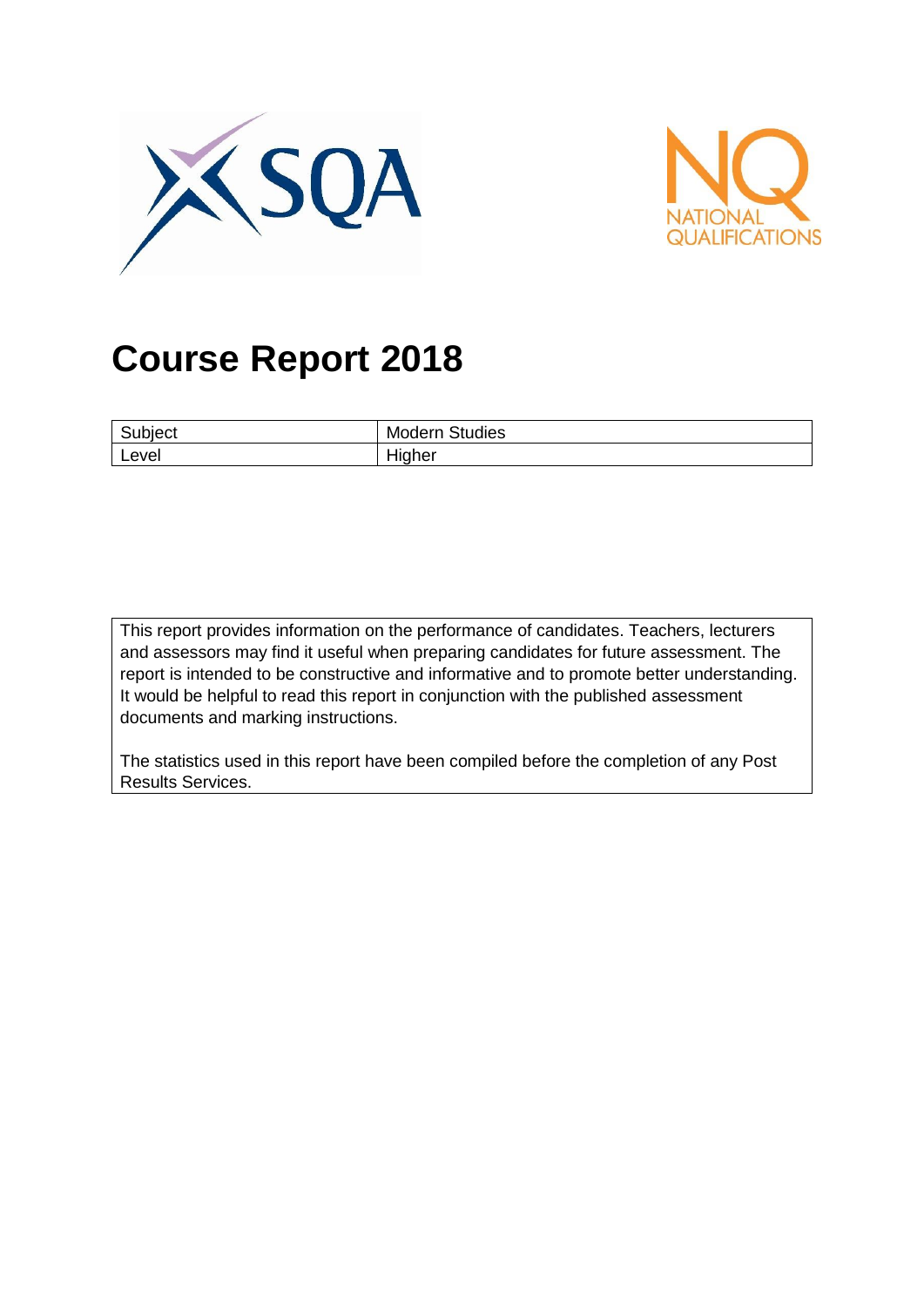# **Section 1: comments on the assessment**

# **Summary of the course assessment**

#### **Component 1: question paper**

The 2018 Higher Modern Studies question paper had a duration of 2 hours and 15 minutes and had a total of 60 marks (two-thirds of the overall course total).

The question paper had three sections containing a mixture of essay-style and source-based questions. Each candidate had a choice of essay-style questions in each section. The source-based questions were mandatory for all candidates.

The most commonly-completed options were: section 1 question 1(b), section 2 question 3(a), and section 3 question 5(a).

Overall, the question paper was slightly more accessible than in the previous year. This is reflected in the decision to increase the grade boundaries for all grades by 1 mark.

#### **Component 2: assignment**

The assignment had a total of 30 marks (one-third of the overall course total).

Candidates were required to write a report under controlled conditions (90 minutes), based on their own individual research on a modern studies topic of their choice. Candidates could take two sides of A4 paper containing their 'specified resources' into the 'write-up' to assist them.

Overall, candidates performed well in the assignment.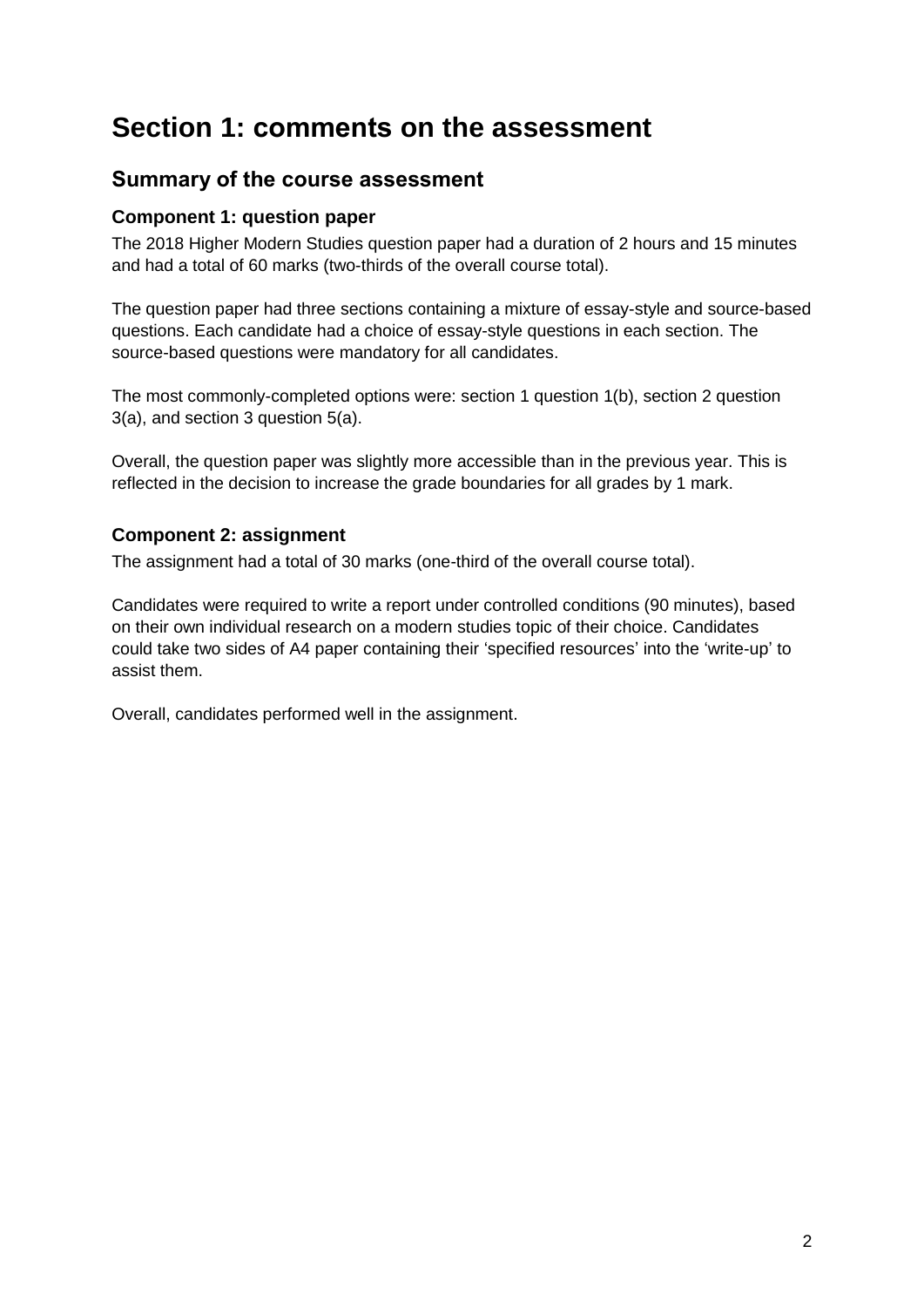# **Section 2: comments on candidate performance**

### **Areas in which candidates performed well**

#### **Component 1: question paper**

#### **Question 1(a)**

Most candidates who completed this question demonstrated a very good knowledge of the main social, economic and political arguments surrounding Brexit. Most covered issues such as sovereignty, migration and trade. Candidates were well-prepared and used relevant, contemporary examples. Analysis of the arguments on both sides of the debate was of high quality.

#### **Question 2**

This question was accessible to the vast majority of candidates. Most candidates identified and evaluated evidence to both support and oppose the statement. Many candidates reached an overall judgement regarding the degree of accuracy of the statement and backed this up with source evidence.

Although many candidates performed well in this question, many failed to include a quantitative statement in their overall judgement. Candidates who simply stated that the statement was either totally correct or totally incorrect could not be awarded the 2 marks available.

Many candidates evaluated the reliability of the source material effectively. A large number attempted this in a very vague, basic way and as a result did not gain marks.

#### **Question 5(b)**

Many candidates showed very good knowledge of political participation in their world power, especially in responses which focused on China, South Africa and, to a lesser extent, the USA. The skills of analysis and evaluation displayed were often of a high order.

Although many candidates provided high scoring responses on the USA, a significant number tried to 'flip' the question to fit a response they had pre-prepared for a different question. Many candidates tried to make their 'powers of the President' answer fit the question. Such responses gained few marks.

#### **Question 5(c)**

In this question candidates showed very good knowledge and an ability to effectively discuss the causes of their chosen world issue. Candidates were very well-prepared for this question.

#### **Question 5(d)**

Most candidates showed good knowledge of attempts to resolve the issue. Most responses included reference to specific UN agencies, NGOs and government initiatives. Candidates were very well-prepared for this question. As with question 5(c), the main issues covered continued to be under-development in Africa, terrorism and the Syrian crisis.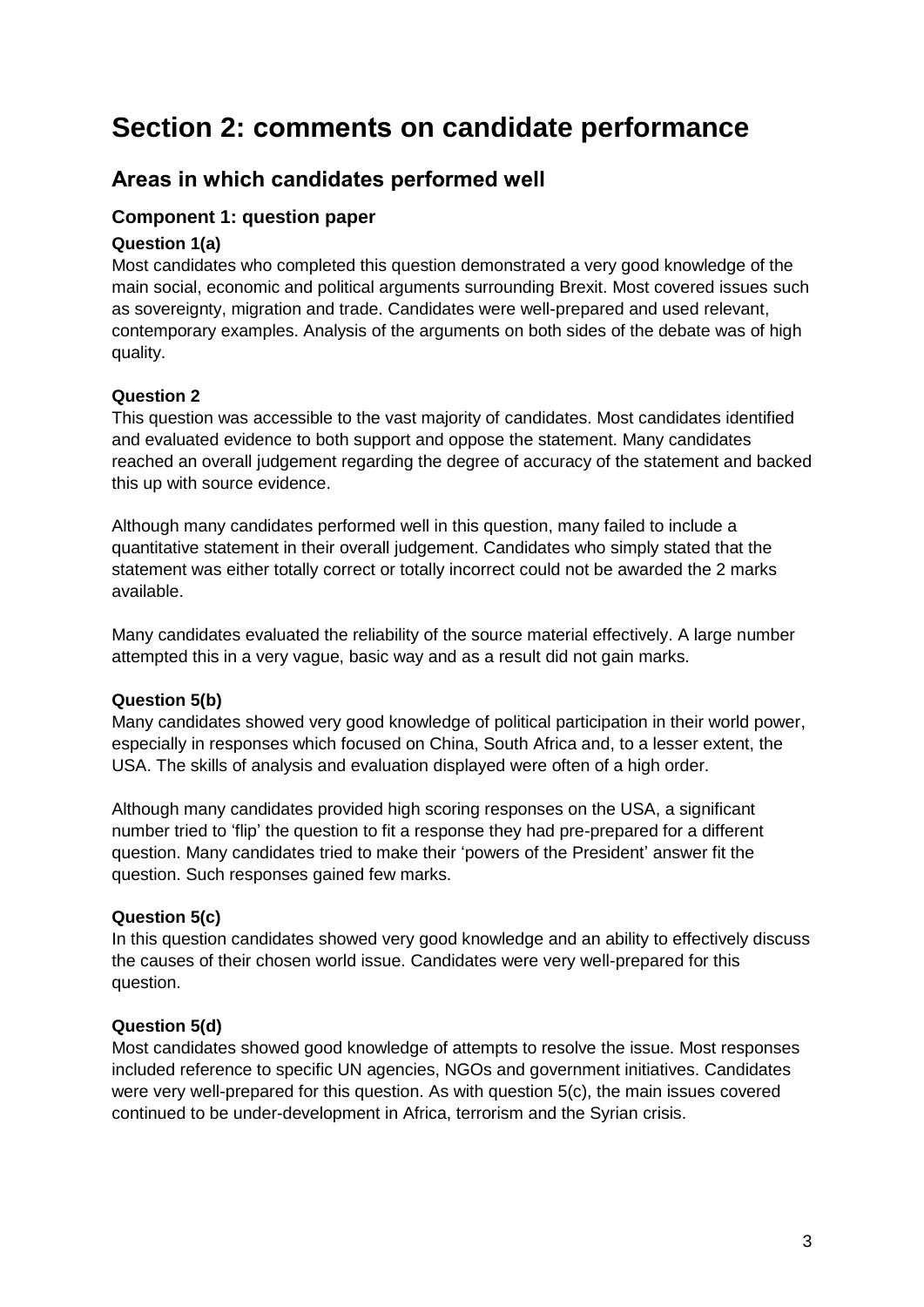#### **Component 2: assignment**

Candidates continued to show a good level of knowledge concerning the background to their issue and managed to frame their options well. Often candidates gained most, if not all, knowledge marks for 'background and framing' of their issue in an introductory section. This was sometimes titled 'background and framing' or 'background to the issue'. Although this approach is not mandatory, it has become almost universal and has proven to be very effective.

Most candidates adopted a variation of the 'DME' structure commonly used for the old Higher Modern Studies: Paper 2. This includes an introduction. Candidates go on to set out their options, often presented as solutions to a social problem. A decision is often stated at this point but this is not mandatory. The remainder of the report sets out, under specific headings, the main arguments for and against the options and combines background knowledge with references to source material included in their two A4 research sheets.

Centres are clearly growing in confidence in presenting the assignment. 'Structure' marks have improved as a result.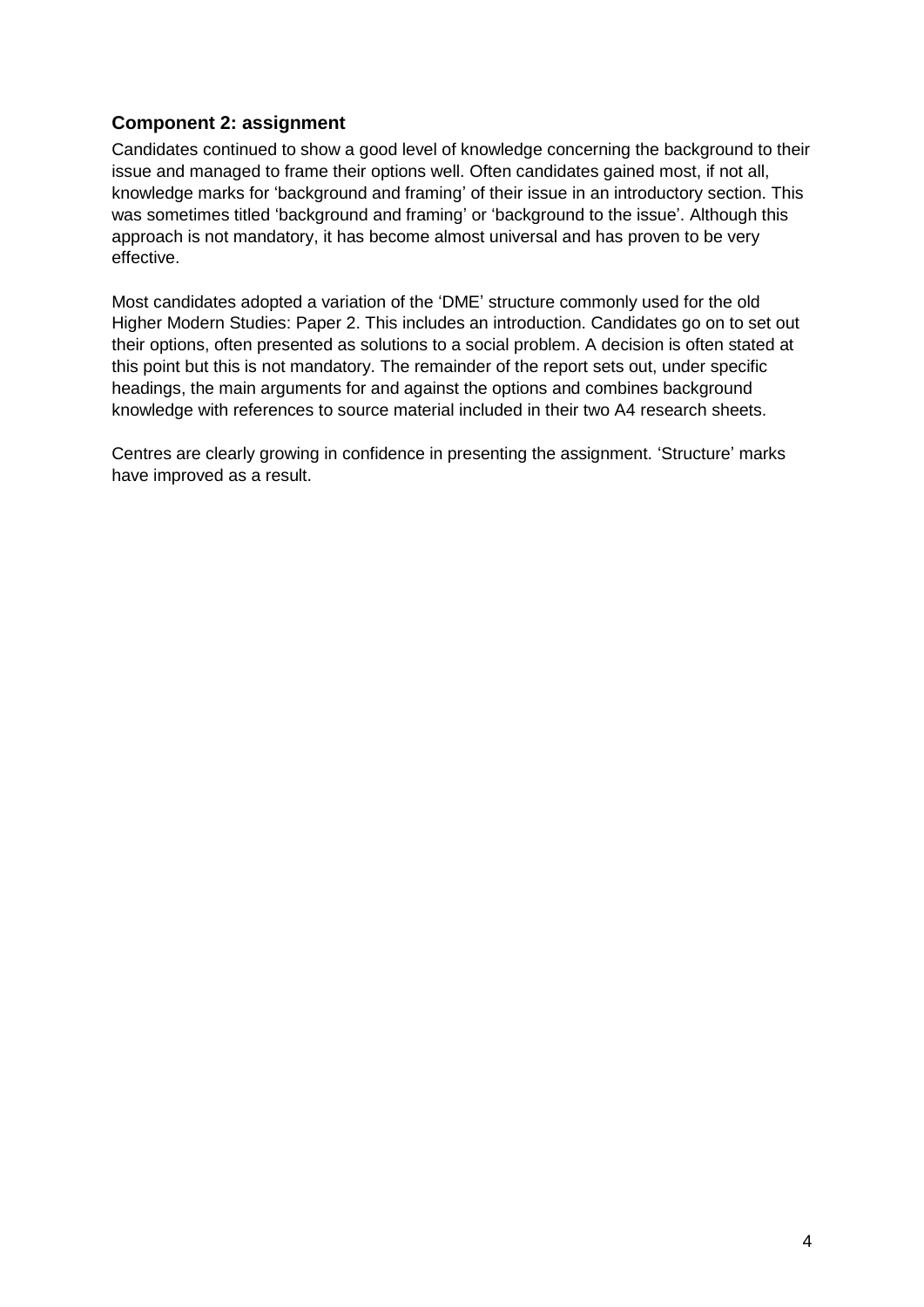# **Areas which candidates found demanding**

#### **Component 1: question paper**

#### **Question 1(b)**

Although this question was completed by a large majority of candidates, many did not score highly. A very large number of candidates provided pre-prepared responses covering everything they knew about voting behaviour. Although some of this material could be awarded marks, candidates often presented it in a way which did not meet the specific demands of the question, for example, a focus on the media. Many candidates wasted time in the examination writing extensive sections on factors such as gender, social class and age. Such sections gained few marks. The most successful candidates focused solely on the influence of the media or linked different factors, such as age, to the media. Some candidates successfully demonstrated the importance of different types of media in influencing different age groups in the 2017 General Election.

#### **Question 3(a)**

A significant number of candidates referred to several groups in their response rather than only one group, as specified in the question. A large number of candidates gave good responses based on either gender inequality or on child poverty. Some responses were very simplistic in nature and many candidates showed a misunderstanding of the 'gender pay gap'.

#### **Question 3(b)**

Very few candidates showed a firm understanding of the collectivist/individualist debate over the provision of welfare services in the UK. Many candidates unsuccessfully attempted to 'flip' the question to match a pre-prepared response on the success or otherwise of government social policy in tackling inequality.

#### **Question 4**

A large number of candidates managed to gain high marks for their answers to the two specific bullet points in the question. Most managed to formulate two valid conclusions and provide appropriate source evidence to support them. Marks for the second of the two bullet points were higher than those for the first.

A small minority failed to provide any conclusions and simply re-stated all the source evidence that they could find from the sources which related to either living conditions or safety. As this did not include appropriate analytical or evaluative comment, it gained 0 marks.

A large number of candidates had difficulty with the overall conclusion concerning the 'extent' of overcrowding in prisons. Many of these candidates simply combined their responses to the two specific bullet points, in the process repeating a lot of the same information in the same context. As a result these candidates were not able to score more than 6 marks.

#### **Question 5(a)**

This question allowed candidates to bring in the wide range of knowledge they had about all the types of inequality that exist within the world power they had studied. Many answers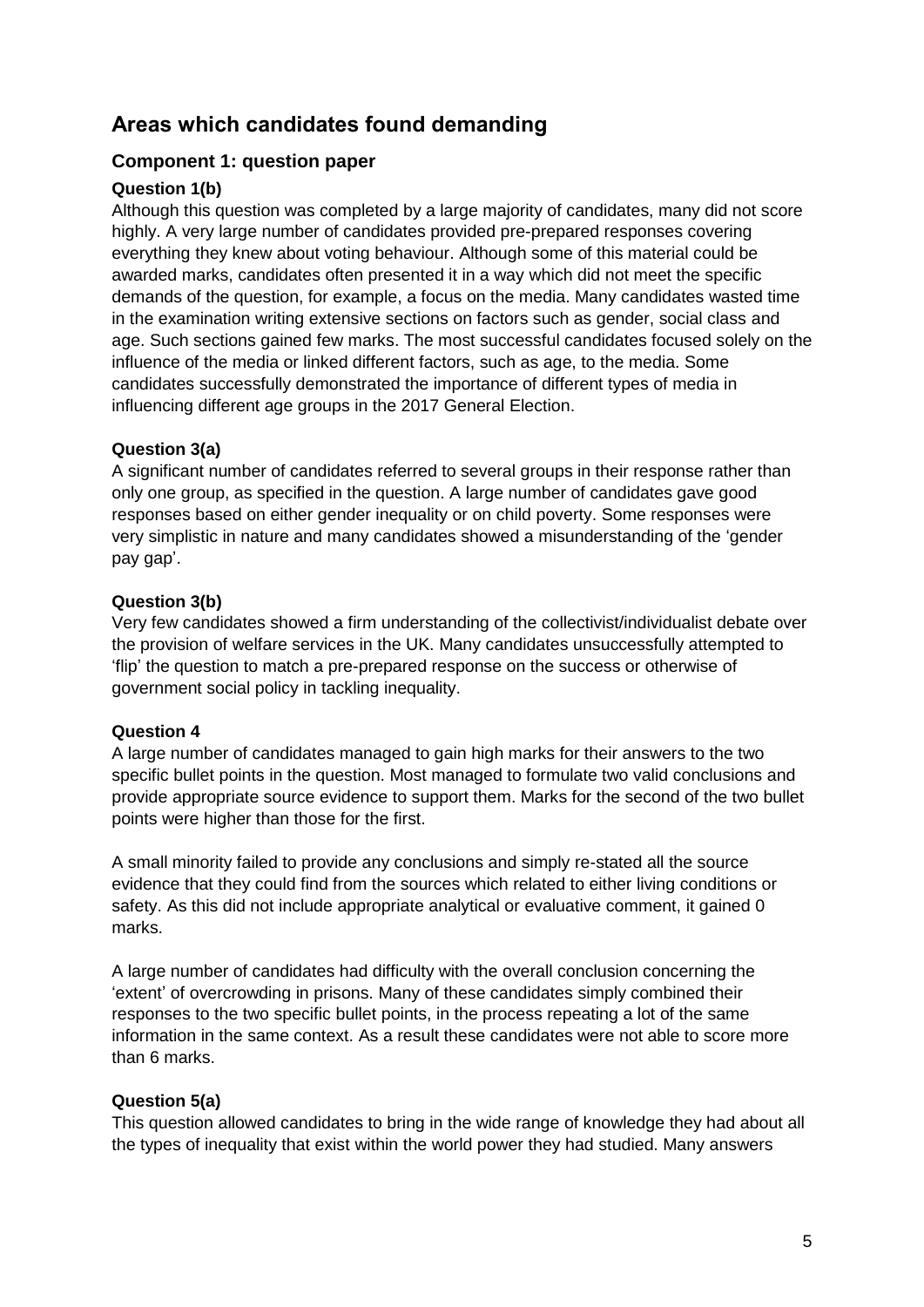were very descriptive in nature and struggled to provide appropriate analytical or evaluative comment.

Many candidates who had studied the USA tried to provide a pre-prepared response on government policies aimed at tackling inequality. Although this may have gained some marks, it was unlikely to score highly. Answers focusing on the USA were often stereotypical in nature.

The strongest responses were those which considered a wide range of inequalities such as health, education, crime and income.

#### **Component 2: assignment**

Although overall knowledge marks remain consistent, many candidates still do not score highly for knowledge 'in support of analysis' in the main body of their report. Most knowledge marks are gained for 'background and framing'.

Many candidates produced very useful research sheets but did not use them effectively in the report. A large number of candidates' research sheets contained only URLs, with no other information. In this circumstance it is very difficult for markers to award analysis/synthesis marks unless the candidate makes specific reference to their research sheets. Candidates may well have remembered significant information from a specific source but unless a reference is made, the marker has no option but to credit this as knowledge. This can result in individual candidates achieving the maximum mark for knowledge while missing out on what could potentially be more analysis/synthesis marks.

Many sources were simply given as 'the BBC' or 'the Guardian'. Best practice would be to include author, publication dates and full titles.

While outright copying from the research sheets is now less common, some candidates still included such a significant amount of words on their research sheets that they found it difficult to gain knowledge marks. Almost everything that could be said on the issue was included on the research sheets.

The inclusion of a very detailed plan, which only needs to be 'fleshed out' with neutral language by the candidate, was also less common.

The number of candidates who failed to evaluate the reliability of their sources increased. Many others continued to provide only a very generic evaluation such as 'the internet is unreliable' or 'newspapers are often biased'.

A significantly large number of candidates still neglected the conclusion/decision marks. The actual decision was often given in a very brief paragraph offering very little justification or reasons for the rejection of other options.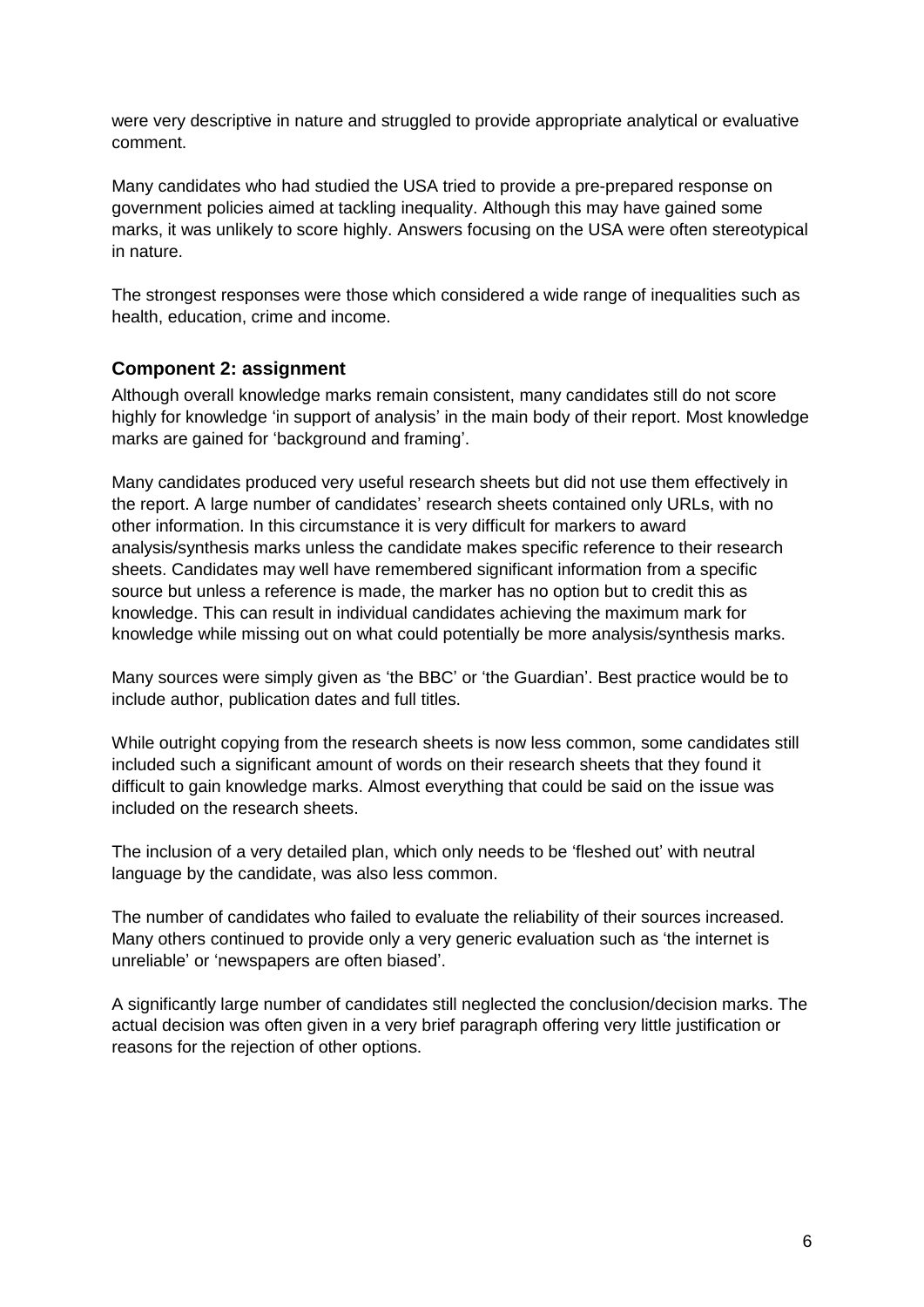# **Section 3: advice for the preparation of future candidates**

#### **Component 1: question paper**

Relevant, up-to-date exemplification is important in both 12-mark and 20-mark responses. These help many candidates to achieve the highest marks.

Teachers and lecturers should remind candidates that their responses need to fit the demands of the specific question being asked. Pre-prepared responses do not always do this and instead result in candidates using up a great deal of time during the question paper to gain only a few marks. Memorising set essays in the hope that the exact question will be asked in the question paper appears to be a growing trend. Teachers and lecturers should encourage candidates to revise topics but be ready to adapt their knowledge to fit the question.

Teachers and lecturers should continue to demand developed and insightful conclusions in the 'conclusions' source question. The overall conclusion in this question should not be a re-worded summary of the answer given for the two bullet points. Candidates should be directed to read this part of the question carefully. Although the same evidence can be used, the overall conclusion should provide an evaluative judgement which is relevant to the wording of the question. This advice is valid for the new question paper 2 in 2019.

In the 2019 question paper 2, an overall judgement on the extent of accuracy of the statement will still be required in the 'accuracy' source question. Candidates should be instructed to include a 'quantitative' judgement, for example, 'largely accurate' and support this with the most convincing evidence. Statements which suggest that the statement is totally accurate or totally inaccurate will gain 0 marks. Judgements such as 'accurate to a certain extent' should be discouraged as they are too vague.

### **Component 2: assignment**

Teachers and lecturers should remind candidates that they should make direct reference to their research sheets throughout their report. Sources should be clearly attributed (author, date published, title, name of publication) and any information intended as knowledge should not be included.

Research sheets which only include URLs are acceptable but often disadvantage candidates and force them to rely too heavily on memory. Research sheets should include information that is of use to the candidate and which provides evidence of research.

Candidates should be encouraged to include points of knowledge throughout their report to support their argument and analysis.

When evaluating the reliability of sources, candidates should refer to sources which are on their research sheets. They should be encouraged to avoid vague comments about 'the Internet' or 'newspapers'. They should instead focus on the specific website or newspaper article they have used and included on their research sheets.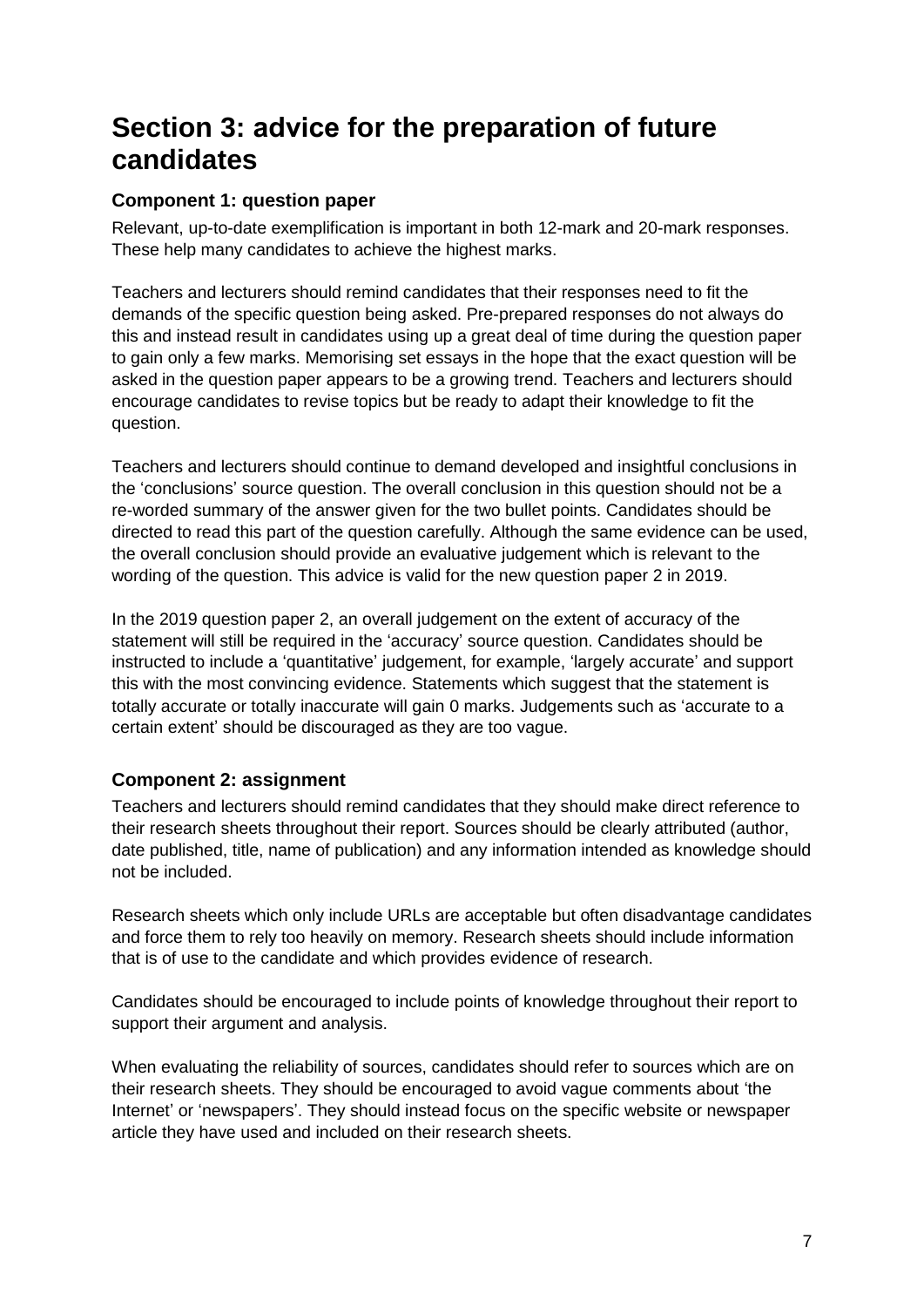If referring to a source's date of publication or authorship when commenting on reliability, candidates should be advised that these details should be included on the research sheets. Many candidates include a 'date accessed' for their sources of evidence. Although this provides proof of research it does not assist their evaluation of reliability.

Candidates should be advised that knowledge marks can be awarded in the main body of the report. Knowledge in support of their analysis is neglected by many candidates.

Centres are urged to be cautious if candidates wish to merge their assignment topics with a topic they are studying in another subject. Teachers and lecturers should be confident that the topics chosen contain enough potential modern studies argument to access full marks. Topics which stray into RMPS, geography or history do not generally receive high marks as much of the knowledge, analysis and evaluation is focused on non-modern studies issues.

Centres should ensure that they are fully aware of the guidelines regarding the write-up of the assignment.

Candidates are expected to use the research sheet to generate the evidence under controlled conditions, and they **must** submit it with their evidence. The research sheet is not assessed formally. However it is important that teachers/lecturers ensure that candidates know how to use and submit research sheet(s) which are reviewed during the marking process.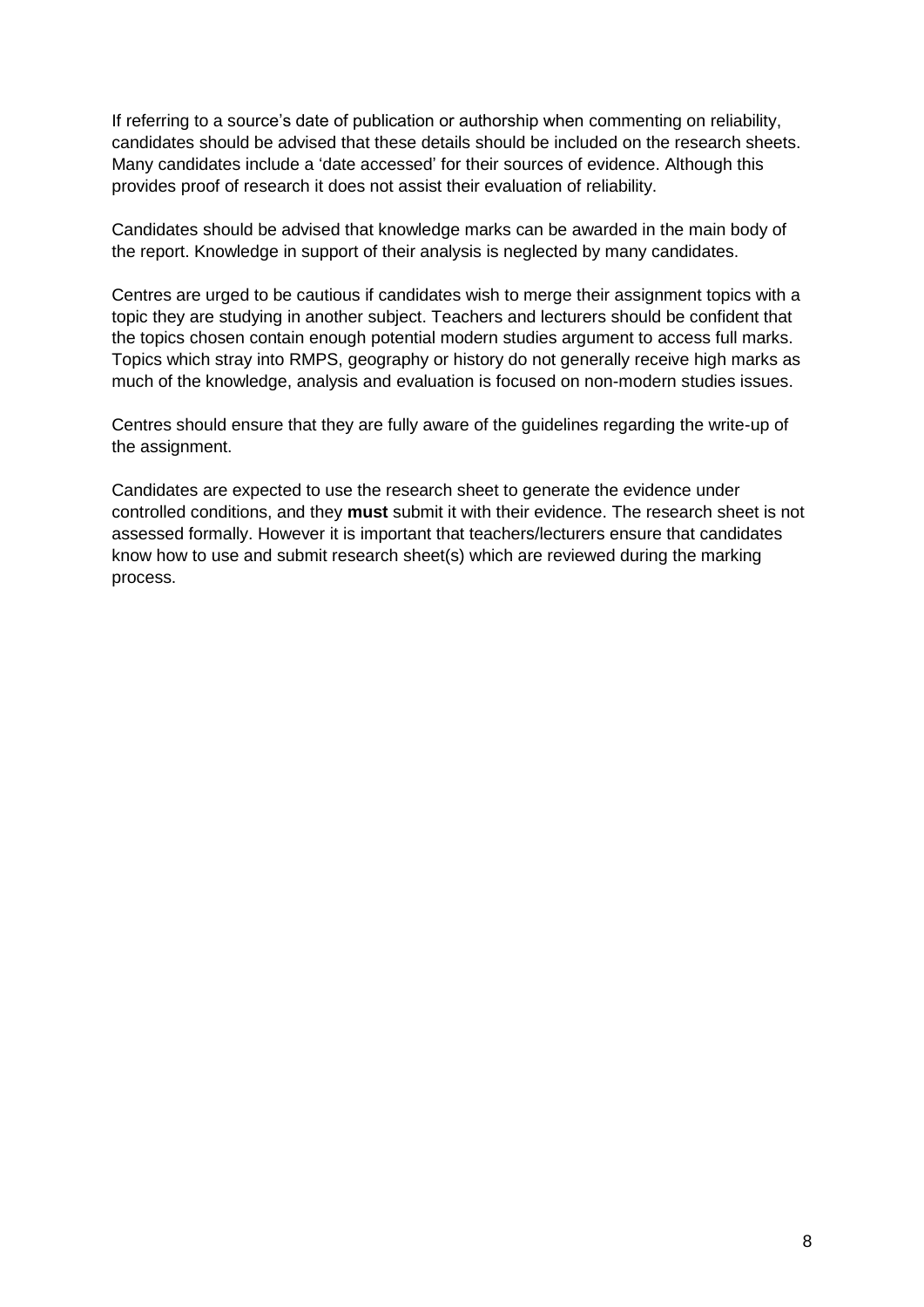# **Grade boundary and statistical information:**

# **Statistical information: update on courses**

| Number of resulted entries in 2017 | 9319 |
|------------------------------------|------|
|                                    |      |
| Number of resulted entries in 2018 | 9334 |

# **Statistical information: performance of candidates**

## **Distribution of course awards including grade boundaries**

| Distribution of course<br>awards | Percentage | Cumulative<br>℅          | Number of candidates | Lowest<br>mark           |
|----------------------------------|------------|--------------------------|----------------------|--------------------------|
| Maximum mark                     |            |                          |                      |                          |
| A                                | 31.8%      | 31.8%                    | 2971                 | 64                       |
| B                                | 23.0%      | 54.8%                    | 2147                 | 55                       |
| $\mathsf{C}$                     | 21.1%      | 75.9%                    | 1965                 | 46                       |
| D                                | 7.5%       | 83.4%                    | 699                  | 41                       |
| No award                         | 16.6%      | $\overline{\phantom{a}}$ | 1552                 | $\overline{\phantom{0}}$ |